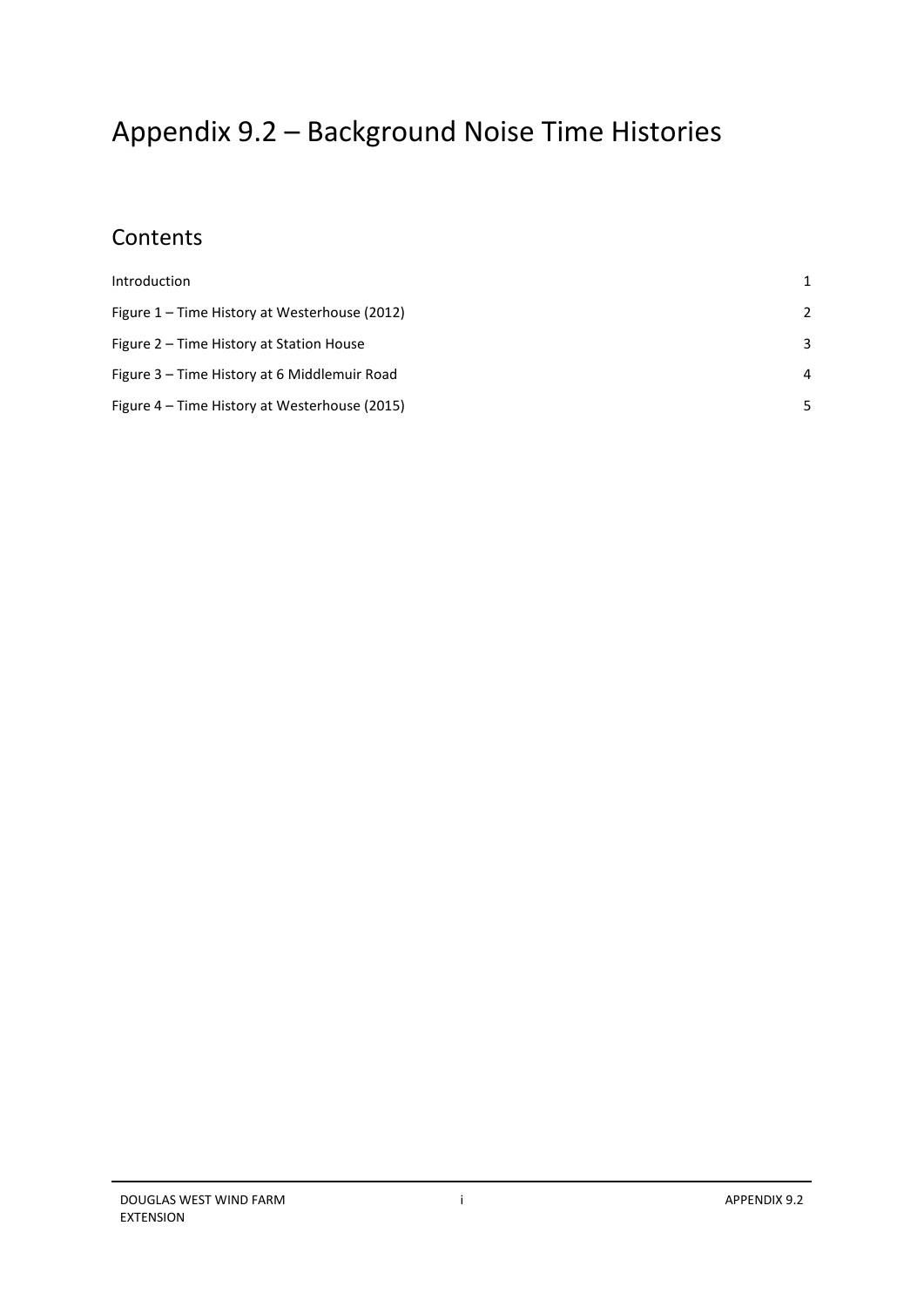This page is intentionally blank.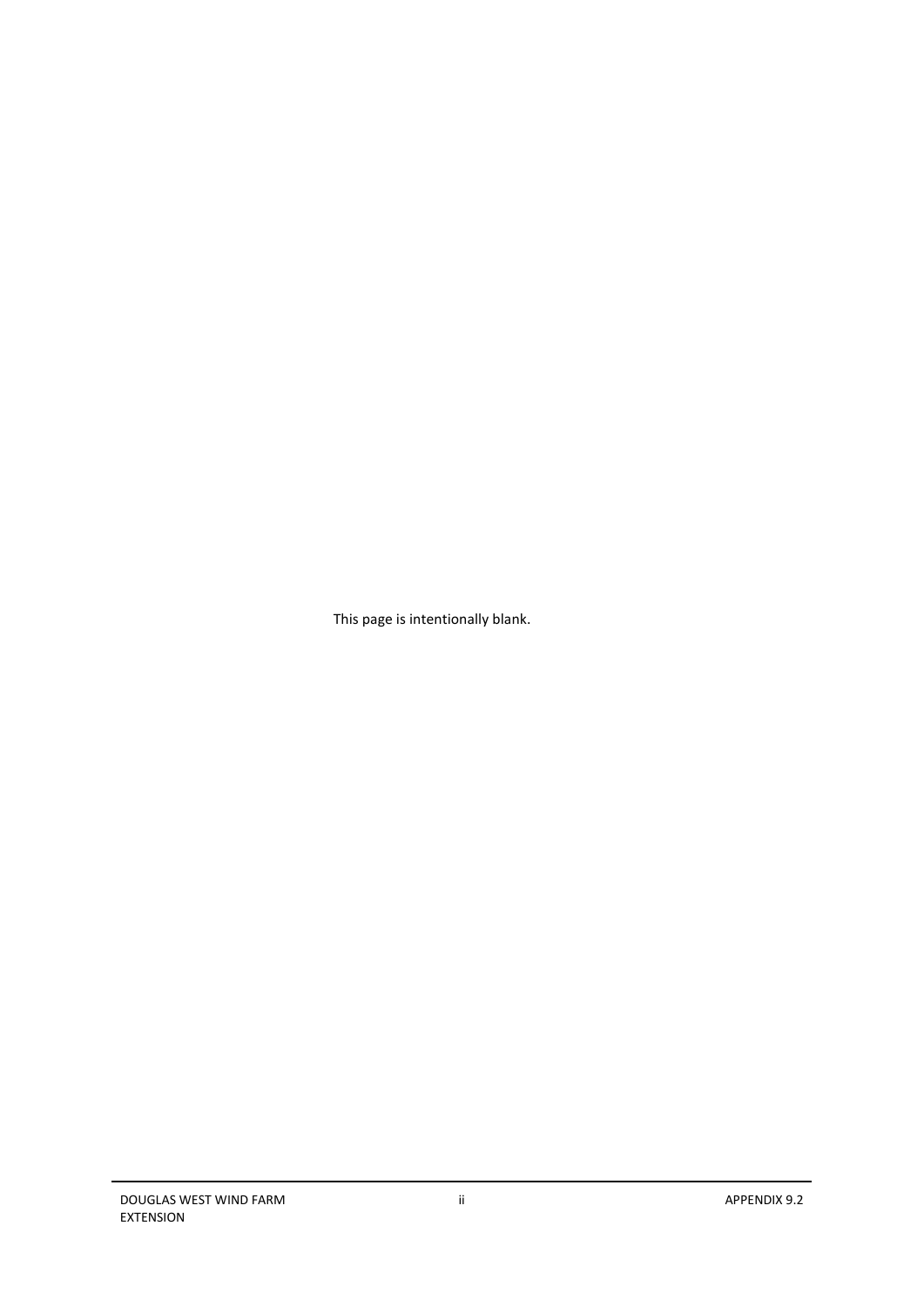## Appendix 9.2: Background Noise Time Histories

## <span id="page-2-0"></span>*Introduction*

The three noise measurement locations used in 2012, and the repeated measurement in 2015, each produced approximately four weeks of logged background noise data. The wind speeds at 10 m height were measured concurrently (from direct measurement in 2012 and derived from measurements on a 50 m met-mast in 2015).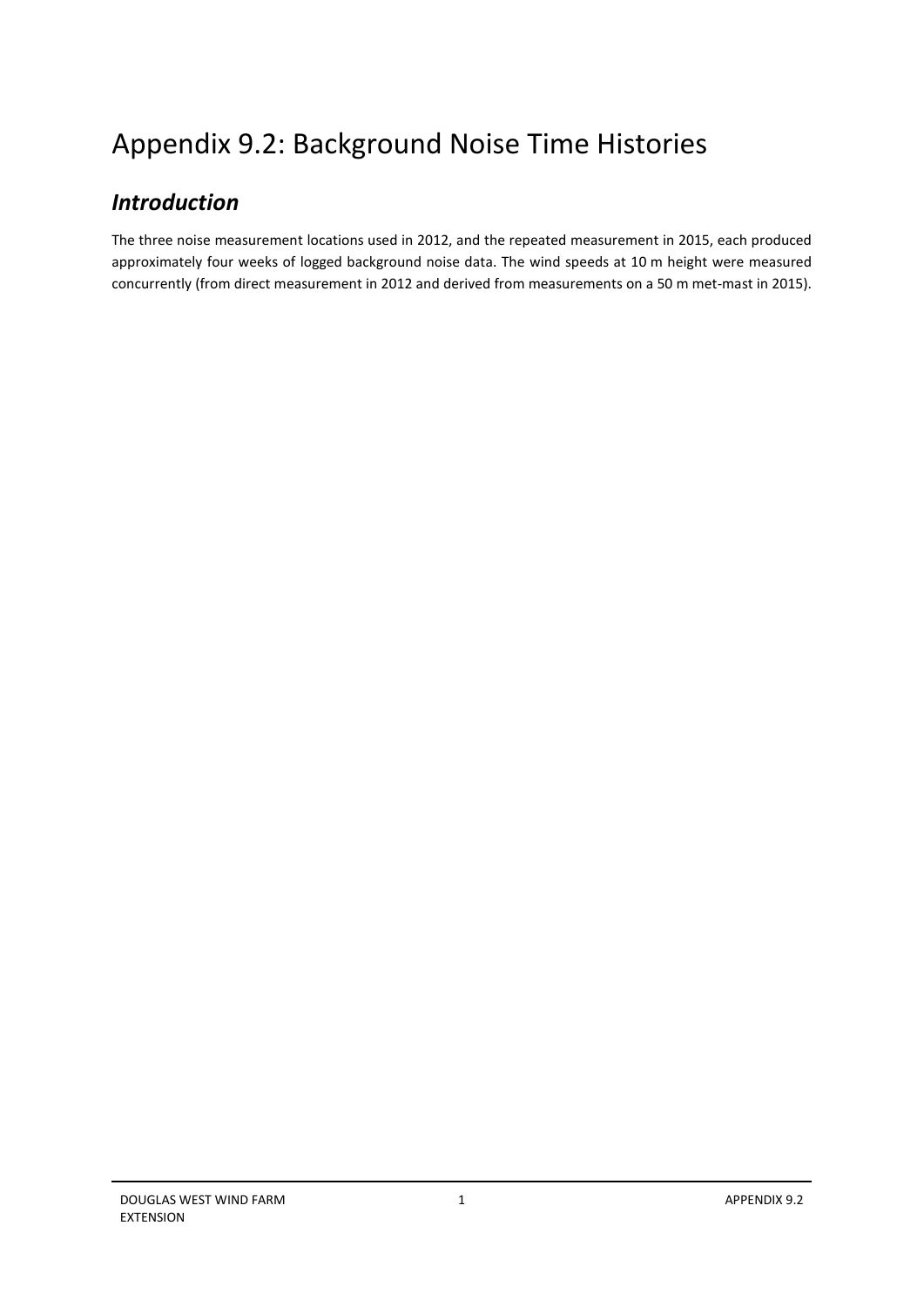

<span id="page-3-0"></span>*Figure 1 – Time History at Westerhouse (2012)*

N1 - Westerhouse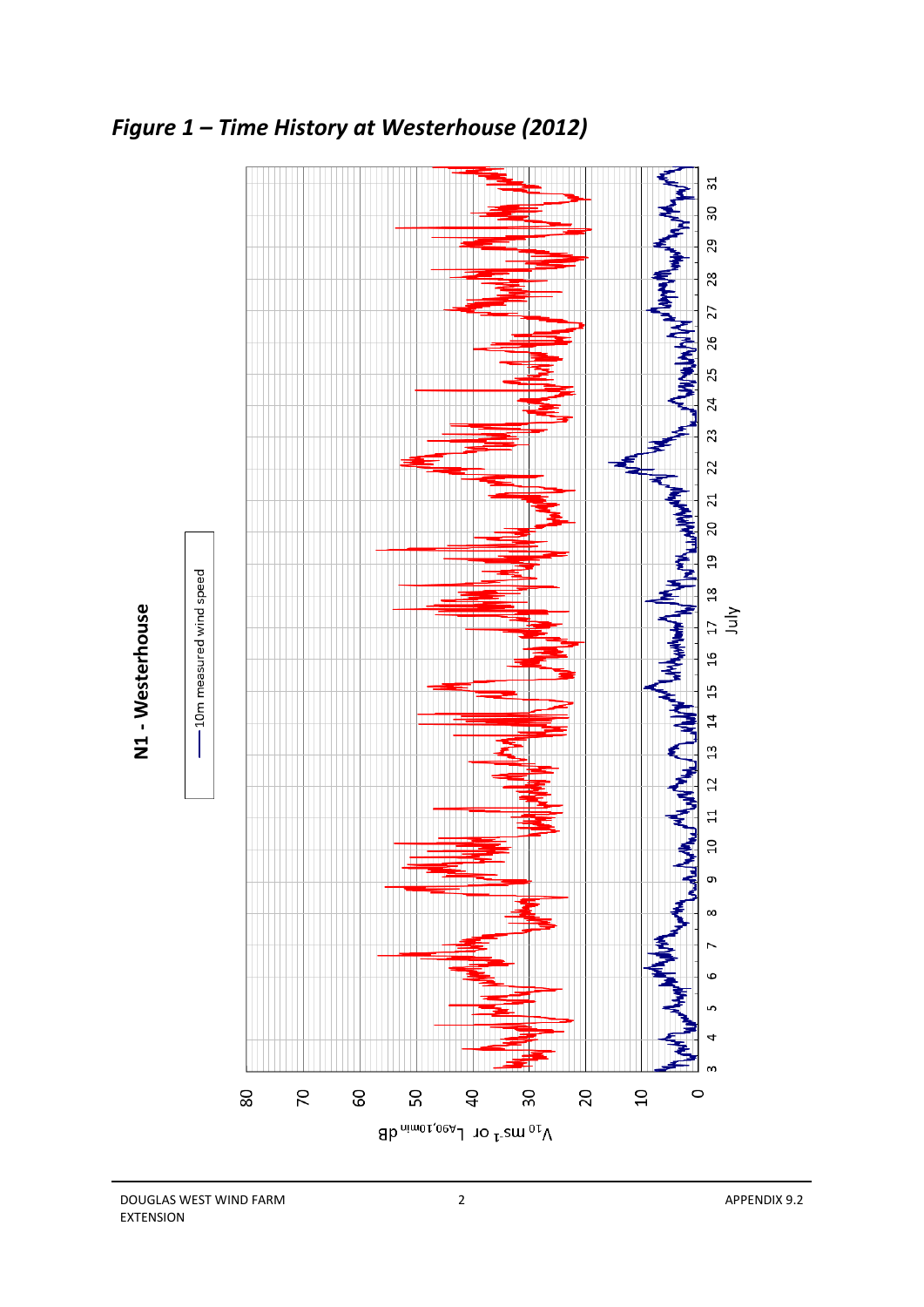

<span id="page-4-0"></span>*Figure 2 – Time History at Station House*

N2 - Station House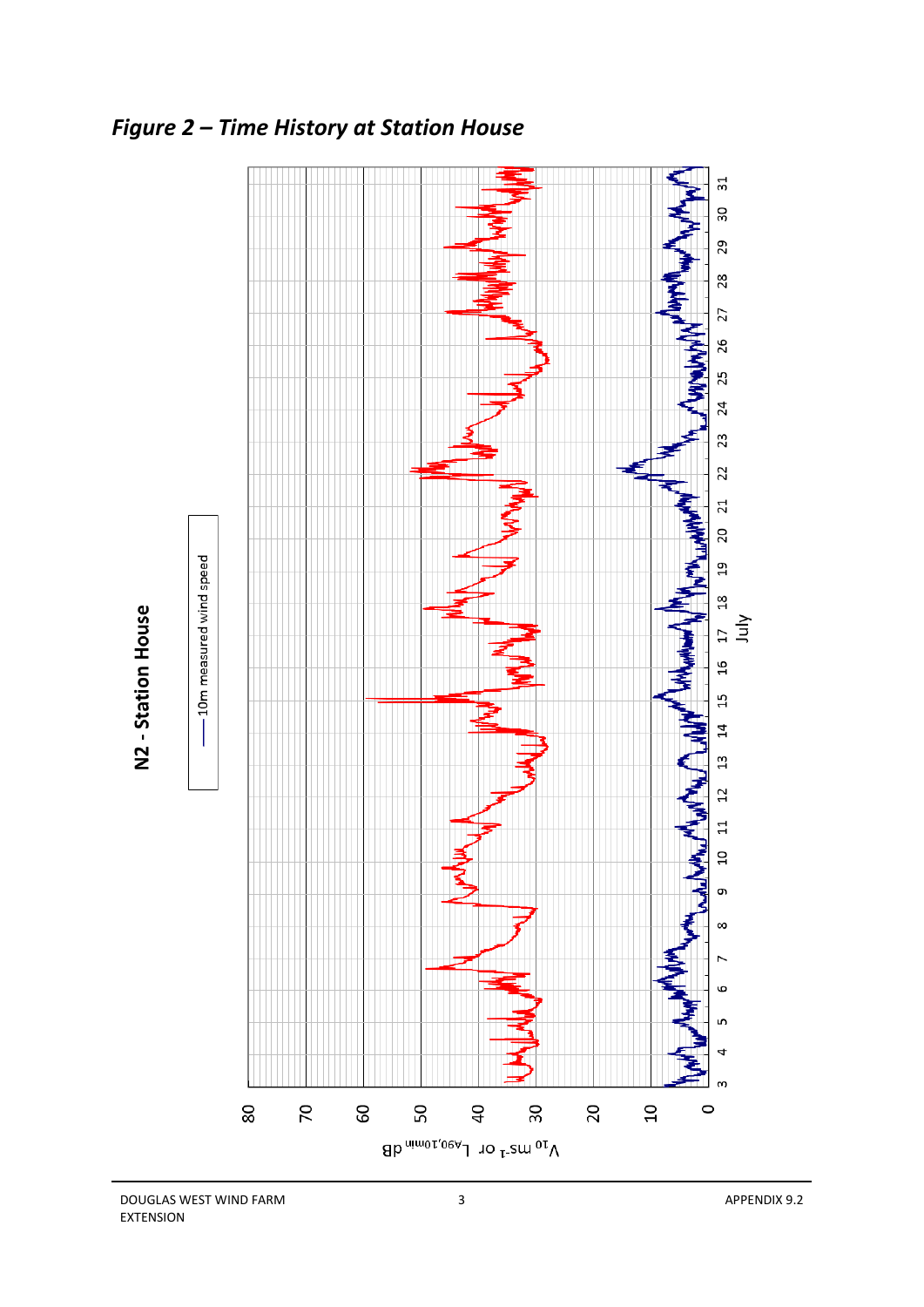

<span id="page-5-0"></span>*Figure 3 – Time History at 6 Middlemuir Road*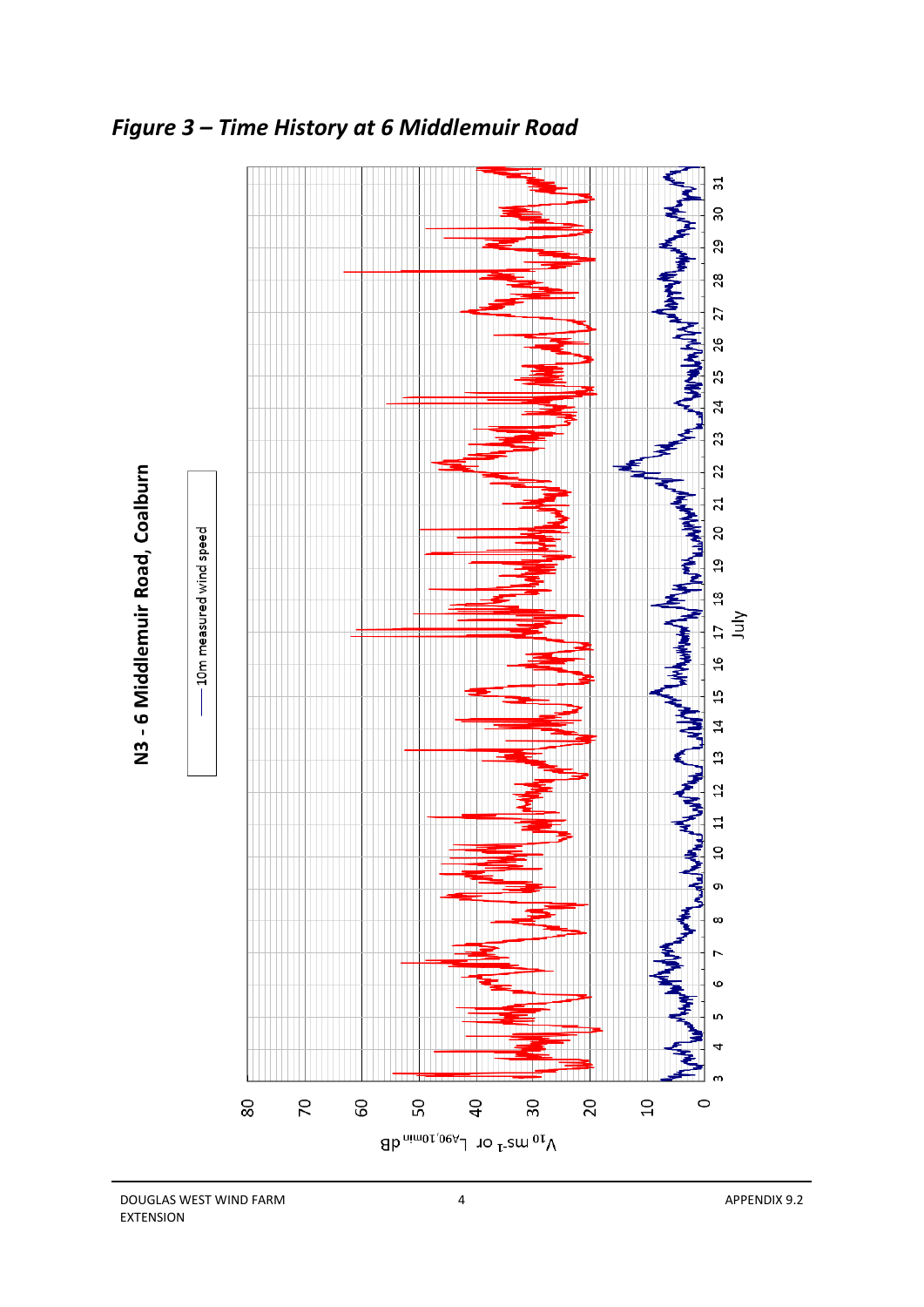

<span id="page-6-0"></span>*Figure 4 – Time History at Westerhouse (2015)*

N1 - Westerhouse (2015)